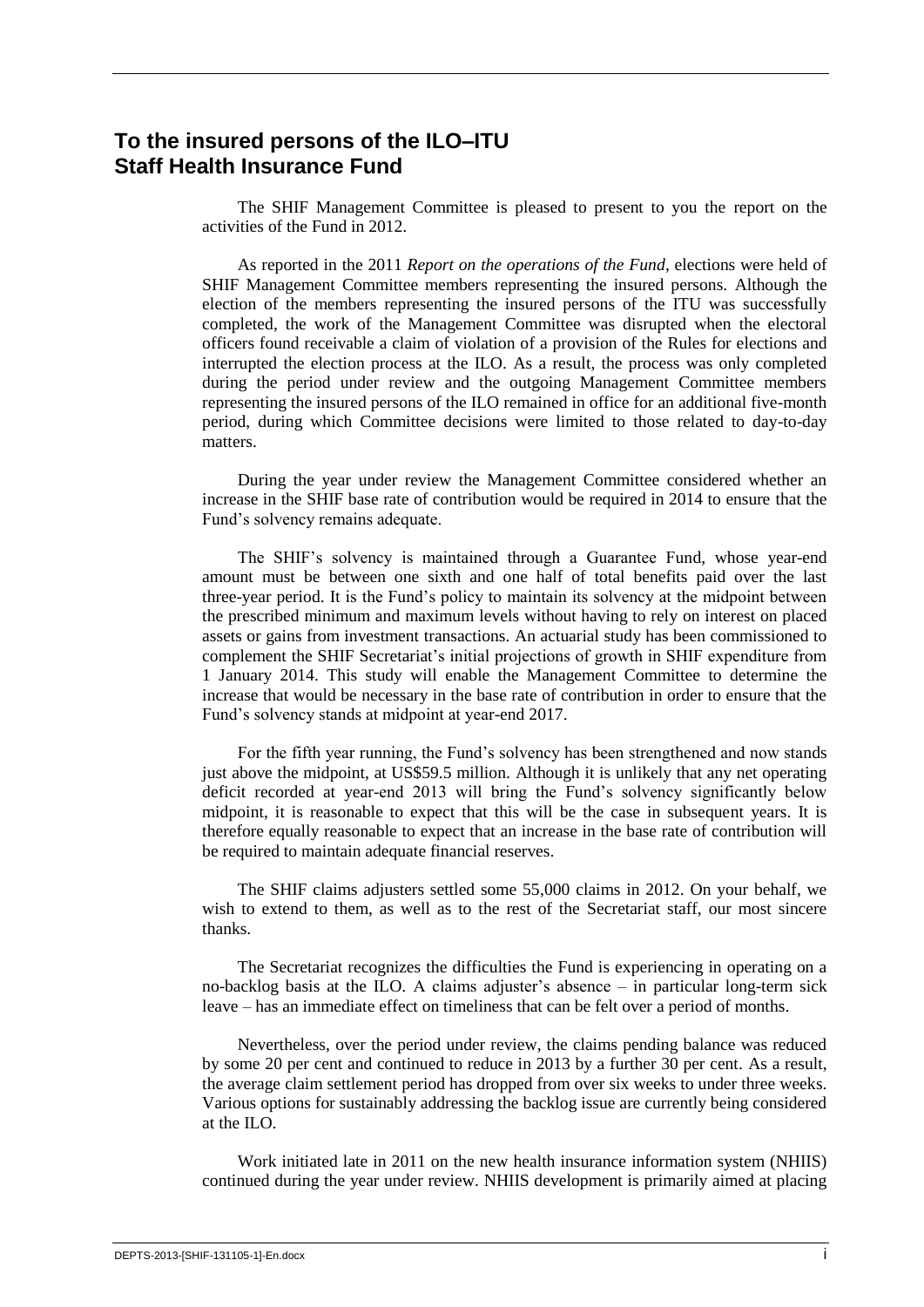the system on a stable, standard technical platform to avoid disruption in claims settlement. Its development addresses risks, identified by the SHIF Secretariat and the auditors, associated with the obsolescence of the current system's platform.

Discussions took place in 2012 between the ILO and ITU administrations regarding how best to address differences in the net operating results, to ensure that the SHIF's solvency is maintained through equitable contributions from the two organizations and their insured groups. The outcome of these discussions will almost certainly have a determining impact on the Fund's structure.

The Management Committee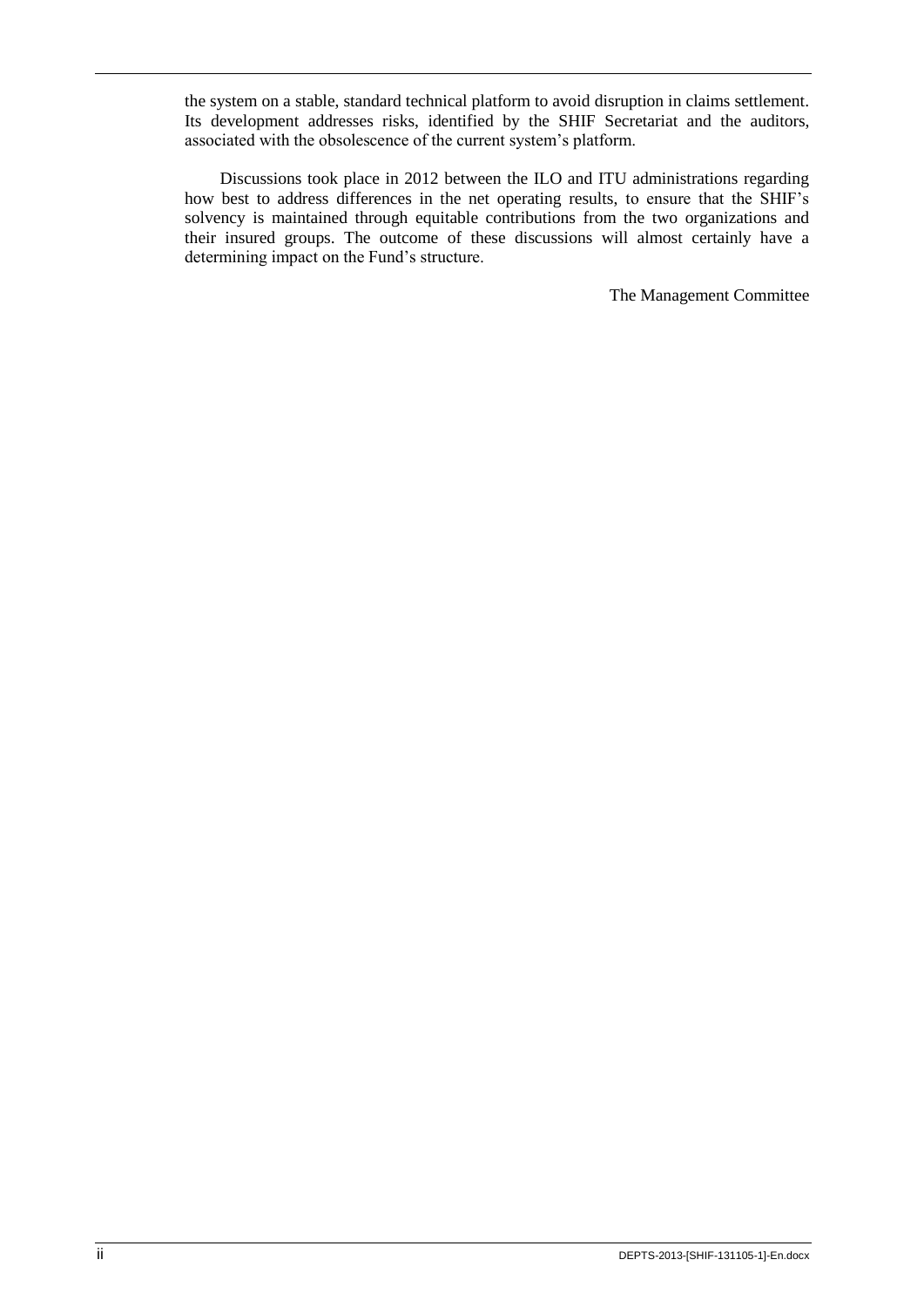# **ILO–ITU Staff Health Insurance Fund**

**Report on the operations of the Fund in 2012**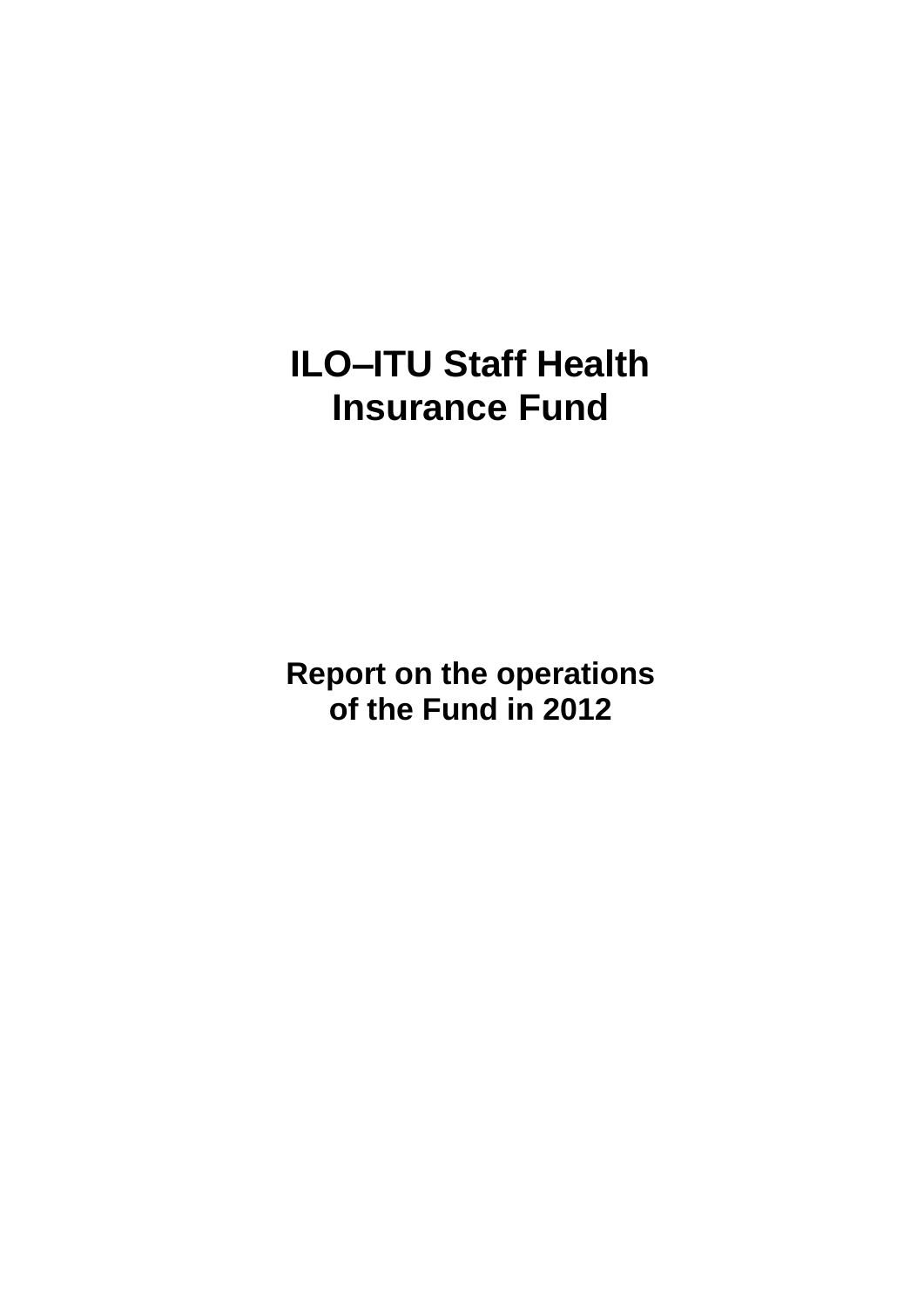The present report is hereby submitted to the executive heads of the ILO and the ITU and to the insured persons, pursuant to article 4.7.1(i) of the Regulations.

# **Composition of the Management Committee in 2012**

**1.** Pursuant to article 4.1 of the Regulations, the Management Committee was composed of the following titular (T) and substitute (S) members. An asterisk (\*) next to the name indicates that this committee member also served on the Standing Subcommittee (established under article 4.7.2 of the Regulations).

## **From 1 January to 31 May 2012**

## **Representing the insured persons**

# **ILO**

Ms Mireille Ecuvillon \* (T) MrJean-François Santarelli \* (T) **Vice-Chairperson** Mr Chris Baron (T) Mr Philippe Marcadent (S) Ms Chantal Amine \* (S) Ms Xenia Scheil-Adlung (S)

# **ITU**

Mr Michel Rolland \* (T) Mr David Broadhurst (S)

# **Representing the executive heads**

# **ILO**

Mr Charles Agbavwe (T) Mr Tilmann Geckeler \* (T) **Chairperson**

Mr Juan Llobera \* (T) Mr Fikri Gurzumar (S) Ms Anne Drouin \* (S) Mr Giuseppe Zefola (S)

# **ITU**

Ms Marianne Wilson \* (T) Mr Thierry Perewostchikow (S)

## **From 1 June to 31 December 2012**

**Representing the insured persons**

# **ILO**

Ms Chantal Amine \* (T) **Chairperson** Mr Sylvain Delaprison (T) Mr Gérald Weder (T) Ms Mireille Ecuvillon (S) Ms Marie Kathleen Maguire \* (S) Ms Cherry Thompson-Senior (S)

# **ITU**

Mr Michel Rolland \* (T) Mr David Broadhurst (S)

# **Representing the executive heads**

# **ILO**

Mr Charles Agbavwe (T) Mr Tilmann Geckeler \* (T) Mr Juan Llobera \* (T) Mr Fikri Gurzumar (S) Ms Anne Drouin (S) Mr Giuseppe Zefola (S)

# **ITU**

Ms Marianne Wilson \* (T) **Vice-Chairperson** Mr Thierry Perewostchikow (S)

# **Financial situation**

## **Assets and liabilities**

**2.** The Assets and Liabilities Statement is attached as Annex I. The statement provides year-end details on assets, liabilities and the balance of the Guarantee Fund, together with prior year comparative figures. The Fund's investments are recorded at market value rather than at cost and unrealized gains and losses on forward currency contracts are reported as either a derivative asset or a derivative liability.

**3.** As at 31 December 2012, the Fund had assets valued at US\$78.9 million and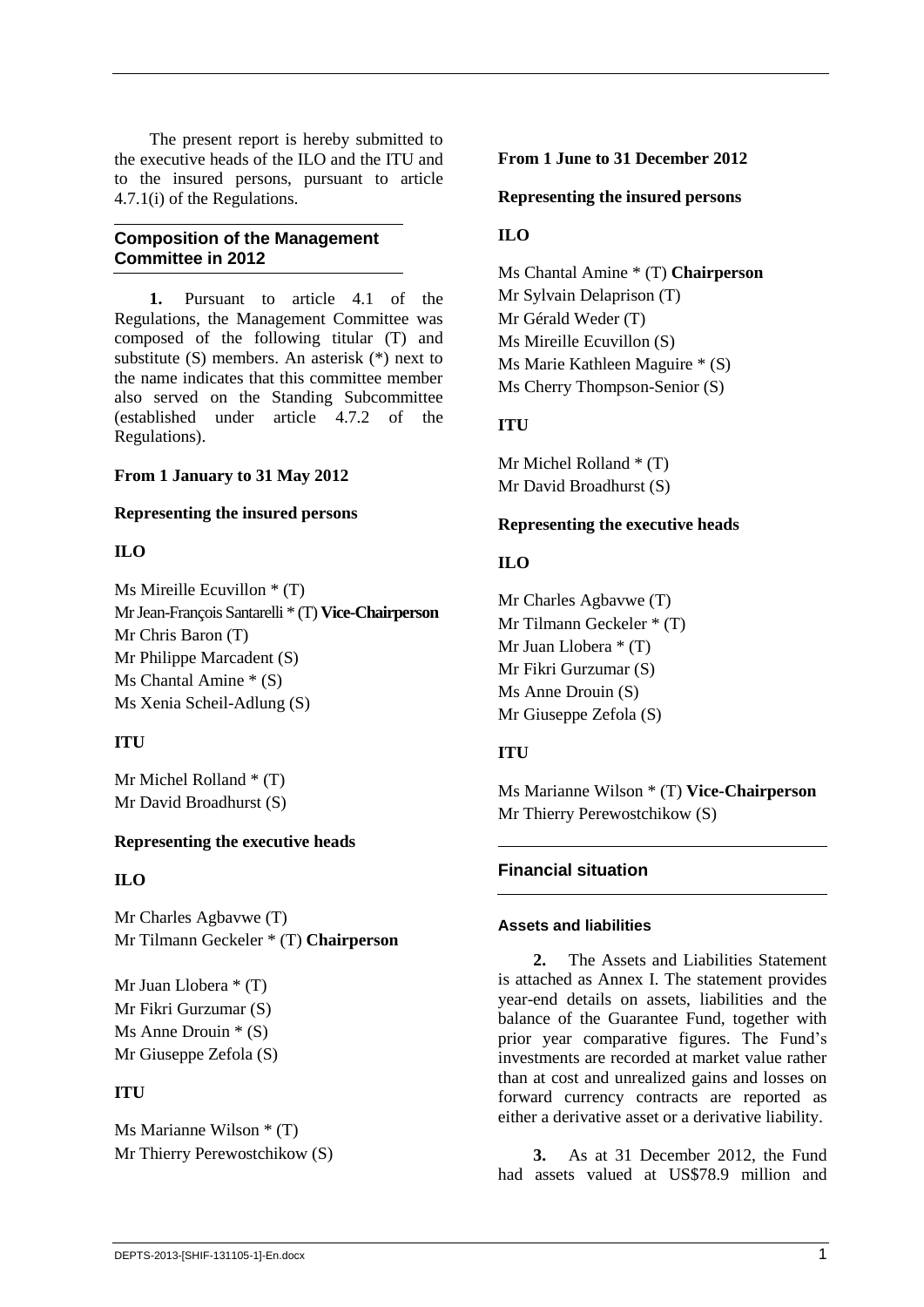liabilities of US\$18.1 million, of which 96.7 per cent is accrued liability for claims incurred but not received (IBNR). The Guarantee Fund balance stood at US\$59.5 million. The reserve for derivatives was adjusted by US\$1.9 million to US\$1.3 million. More details on IBNR are provided in paragraphs 21 to 23 of this report.

# **Results of operating activities**

**4.** The income and expenditure statement is attached as Annex II.

**5.** The first part of Annex II reflects the Fund's operating transactions. Total contributions received in 2012 amounted to US\$61.4 million, compared with US\$63.1 million in 2011. Total benefits paid in 2012 amounted to US\$57.7 million, compared with US\$59.4 million in 2011. The net operating surplus amounted to US\$2.4 million in 2012.

**6.** The second part of Annex II, under the heading "Investment transactions", reflects the result of the Guarantee Fund investments. Following a net income from investment transactions of US\$4.5 million in 2011, the Fund recorded an income of US\$2.7 million in 2012. Gains on currency trading of US\$704,164 were recorded in 2012, compared with gains of US\$2.4 million in 2011. More details on investment performance are provided in paragraphs 12–18 of this report.

**7.** Revaluation gains and losses on assets and liabilities are the result of exchange rate fluctuations of all the currencies, other than the US dollar, in which assets and liabilities are held. A revaluation loss of US\$1.2 million was recorded in 2012, compared with the US\$607,042 revaluation gain in 2011.

**8.** The Fund recorded a net operating surplus of US\$2.4 million in 2012, compared with a US\$3.7 million net operating surplus in 2011. This operating surplus, along with the abovementioned revaluation loss and net income from investment transactions of US\$2.7 million in 2012, contributed to an overall net gain of US\$4 million in 2012, versus a 2011 overall net gain of US\$8.8 million.

**9.** The average contribution per contributing member (insured person) in 2012 was US\$8,804, up 2.7 per cent from US\$8,575 in 2011. (Details relative to benefits are provided in paragraphs 30–38 of this report.)

**10.** The improvement in the Fund's financial results since the beginning of 2008 is primarily attributable to the effects of remedial measures aimed at maintaining the SHIF's solvency over the 2008–14 period. These measures centred on a move from a singlecontribution system to a system incorporating separate contributions for dependent spouses and children, and enabled the SHIF to recover from operating results that had been consistently weak since 2000.

**11.** As a reminder, the SHIF contribution system was modified in two phases. Although, at 3.3 per cent of remuneration or pension, the base rate of contribution to the SHIF has remained unchanged since 1 January 2006, from 1 January 2008, a contribution was introduced in respect of dependent spouses (30 per cent of the insured person's own contribution). From 1 January 2010, a contribution was introduced in respect of dependent children (10 per cent of the insured person's own contribution for one child, 20 per cent for two or more children).

# **Investments**

**12.** In 2012, the ILO's Investment Committee continued to monitor the Fund's investments portfolio and to deliver guidelines and benchmarks on behalf of the Management Committee to the entity charged with the management of the Fund's investment portfolio. From 1 July 2009, Aberdeen Asset Management has had responsibility for management of the Fund's investment portfolio.

**13.** The portfolio is composed mainly of medium- and long-term fixed income securities and is hedged to the Swiss franc, although investments are held in a variety of currencies.

**14.** As at 31 December 2012, the market value of the portfolio was US\$59.5 million (including US\$471,666 of accrued interest), compared with a 2011 market value of US\$57.9 million (including US\$445,196 of accrued interest). Derivatives produced a total asset value of US\$1.3 million at 31 December 2012 versus a total liability of US\$643,117 in 2011.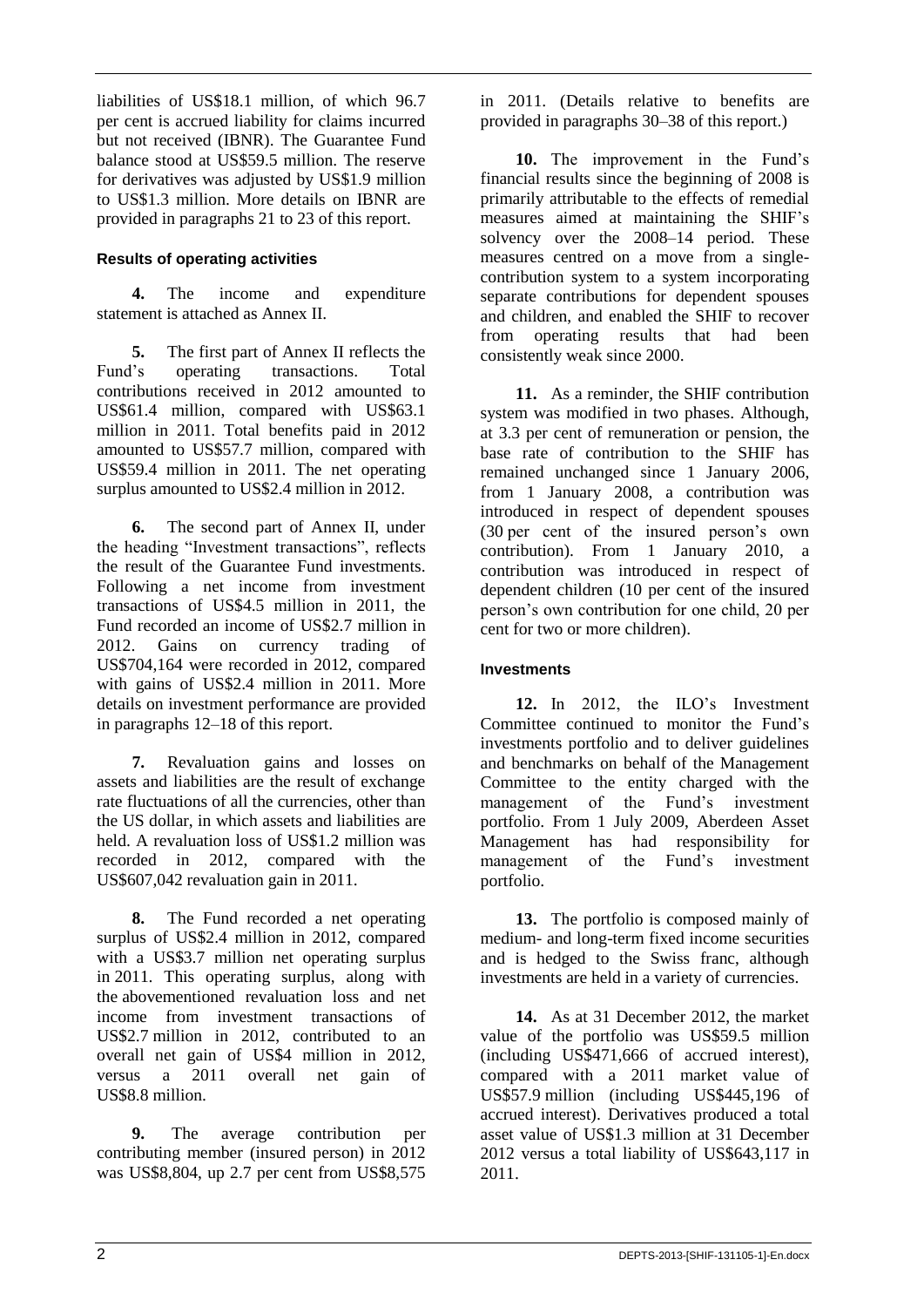**15.** Investments are held in various currencies and are translated into US dollars at the United Nations operational rate of exchange effective at 31 December.

**16.** Over the calendar year 2012, the return on the investment portfolio, based on market values and expressed in Swiss francs, was 3.05 per cent. Management fees charged were a fixed percentage of the market value of the portfolio, paid quarterly in arrears.

**17.** Derivatives provide the SHIF with protection against the exchange risk associated with bond investments. The value of derivatives depends on that of an underlying financial asset. The calculation of a derivative's market value for accounting purposes relies on pricing models that take into account a benchmark value such as an interest or exchange rate, a financial index or a commodity price.

**18.** Aberdeen Asset Management has commented as follows on the 2012 investment performance:

#### **Manager's review**

Fixed income markets were volatile at certain times over the period. These bouts of volatility were generally driven by concern over global growth and ongoing problems in the Eurozone. Both the Greek Government and Spanish banking system received bailout packages from the IMF and EU during the year.

Central banks were in easing mode over the entire period in the US, UK and Japan, while non-standard measures by the European Central bank helped calm bond markets.

It became apparent later on in the period that global growth was more positive than expected, primarily due to strength in emerging economies and coordinated and sustained central bank action from the developed world.

Within this positive environment, the European sovereign crisis began to stabilize, the Euro remained intact, Greece had not officially defaulted and Ireland looked to be on schedule to exit their official programme in 2013.

Within corporate space, banks continued to reduce leverage and increase capital and

non-financial corporates remained profitable albeit at lower levels.

#### **Portfolio review**

The portfolio was restricted from investing in certain markets within the benchmark due to credit quality and currency constraints (Italy, Spain, Mexico, Ireland, South Africa, Malaysia, Singapore and Poland). This had a negative impact in both absolute and relative terms as these were the best performing markets over the period.

During the period a shorter than benchmark duration target detracted from both the relative and absolute return of the portfolio. Weaker-than-expected growth, combined with flight-to-quality purchases of "risk-free" assets provided strong support to core government bond markets. Our rationale for targeting a shorter duration was our belief that government bonds represented poor value. However bonds continued to rally despite negative real yields (after inflation). We closed the underweight duration position in August 2012 and subsequently made back some, but not all, of the losses experienced in the first half of the year.

We held an overweight exposure to nongovernment bonds and these added positive relative return over the course of the year.

Over the 12 months to 31 December 2012, the investment portfolio achieved a total return before fees of 3.05 per cent whereas the benchmark achieved a return of 4.02 per cent, an underperformance of –0.97 per cent.

## **Guarantee Fund**

**19.** Article 3.8 of the SHIF Regulations sets the level of the Guarantee Fund at between one sixth  $(=$  six months) and one half (= 18 months) of Fund expenditure over the previous three financial years.

**20.** The Guarantee Fund balance amounted to US\$59.5 million at year-end 2012, compared with US\$55.5 million at year-end 2011 (see Annex I). The level of the Guarantee Fund at 31 December of the year under review was well above the statutory minimum level of US\$28.1 million and slightly (5.7 per cent) above the US\$56.2 million 2012 midpoint.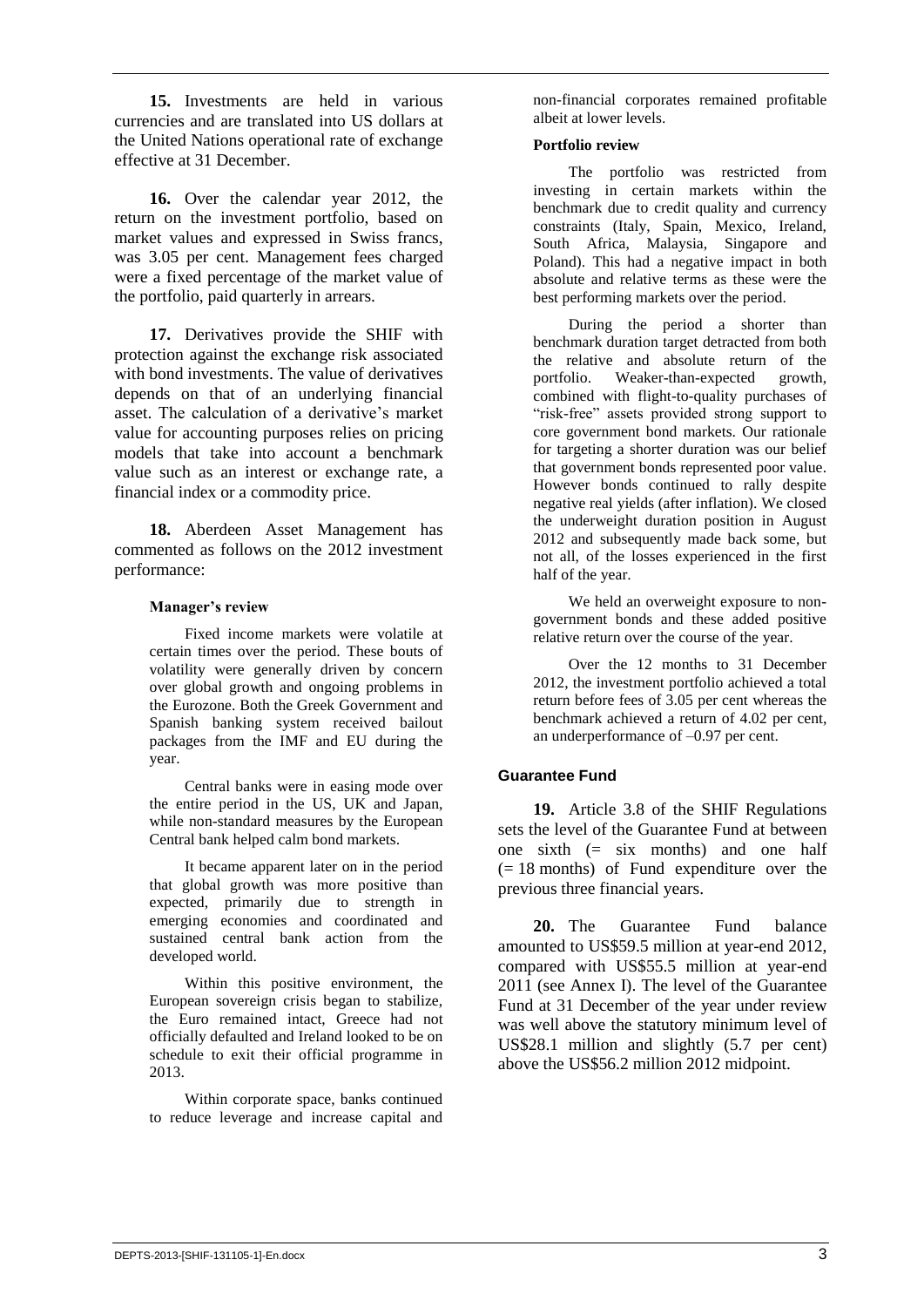

**Figure 1. SHIF Guarantee Fund** (US\$ million)

#### **Accrued liability for claims incurred but not received (IBNR)**

**21.** The method used for calculating the IBNR provision for the year ending 31 December is as follows:

> At the end of each financial period, a provision is made representing amounts yet to be claimed in respect of the financial period under review. For the 2012 financial period, the provision has been calculated based on the comparison between actual claims Incurred But Not Received (IBNR) reported to end February of the year +1 financial period and actual end-February experience recorded for prior years. The IBNR provision is the higher of: (i) the average percentage of IBNR reported in prior years, applied to actual IBNR reported to end February of the year +1 financial period and projected out to a yearend IBNR result; and (ii) the average percentage representing IBNR versus year –1 claims reported in prior years, applied to actual IBNR reported to end-February of the year +1 financial period and projected out to a year-end IBNR result. For the 2012 financial period, the IBNR provision has been calculated earlier than in years preceding 2009, the IBNR results have been adjusted to reflect the difference between the actual number of claims received at the end of February 2013 and the average number of claims received at the end of February in prior years. Any difference between the provision calculated and actual claims paid is reflected in the financial statements of the period in which it becomes known.

**22.** Accrued liability for claims incurred prior to, or during, the year under review, but not received by 31 December, appear under item 2 of "Liabilities" in the Assets and liabilities statement (Annex I) as "Accrued liability for unsettled claims".

**23.** The table hereunder provides details concerning the accrued IBNR liability amount shown in Annex I as "Accrued liability for unsettled claims". The method of IBNR calculation was audited by the SHIF's External Auditors for the year 2006. This method has remained unchanged.

| Figure 2. Summary of benefits paid in 2012 for |
|------------------------------------------------|
| claims incurred in prior years                 |

| <b>Benefits paid</b><br>(US\$) |
|--------------------------------|
| 17 342                         |
| 500 060                        |
| 16 518 805                     |
| 17 036 207                     |
| 16 300 000                     |
| 736 207                        |
| 17 500 000                     |
| $-1200000$                     |
|                                |

## **Trends in membership**

#### **Overall trend**

**24.** The total number of persons insured on 31 December of the year under review (excluding voluntarily covered dependants) was 14,033, compared with 13,981 on 31 December 2011.

## **Figure 3. Number of insured persons 1986–2012** (excluding voluntarily covered



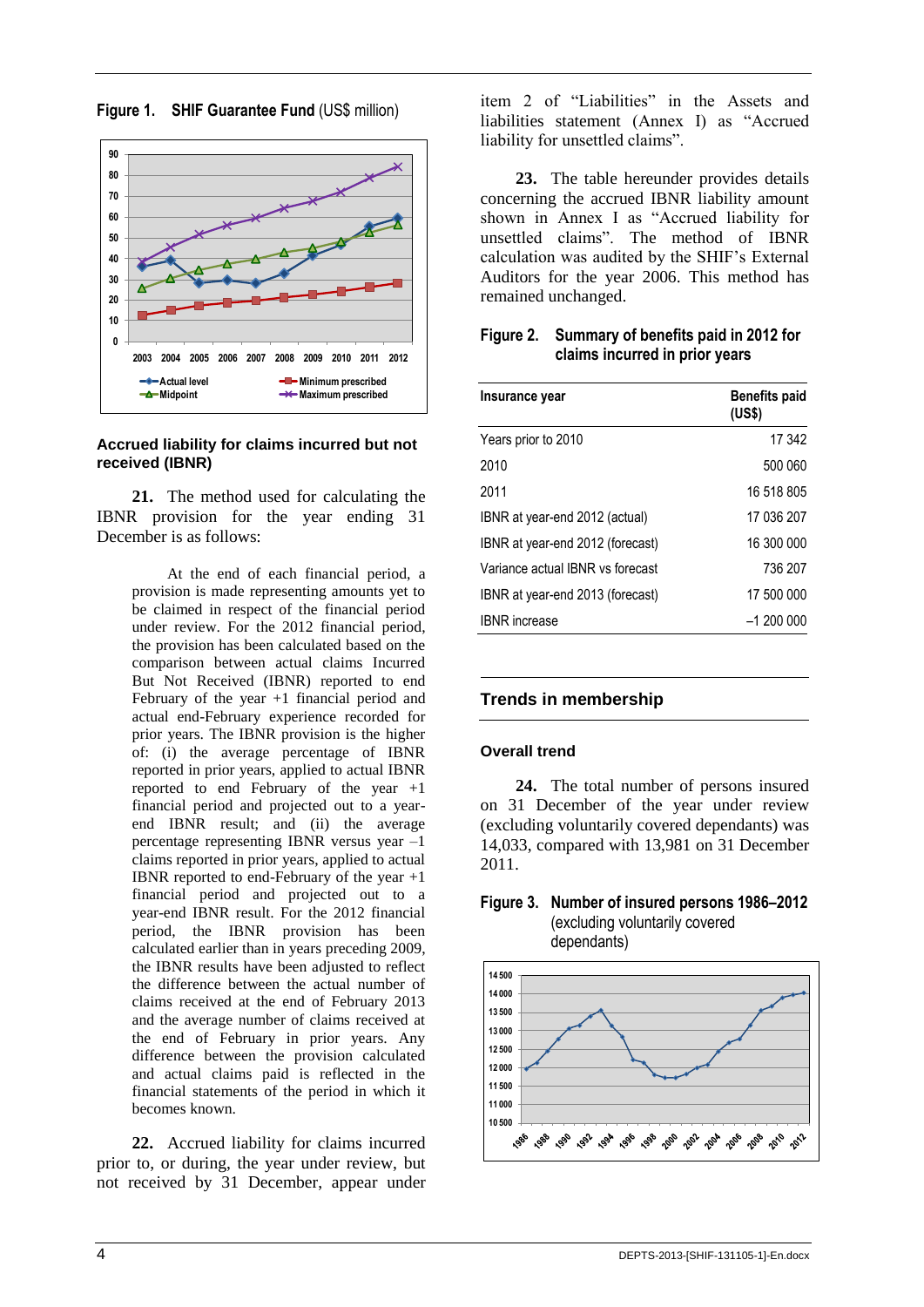**25.** In 2012, the number of insured persons contributing to the Fund was 7,050 (see Annex V for details). The distribution of insured persons was 76.2 per cent ILO versus 23.8 per cent ITU. The proportion of retired insured persons grew from 43.9 per cent of all insured persons in 2011 to 44.2 per cent in 2012.



## **Figure 4. Composition of the body of insured persons**

# **Automatically covered dependants**

**26.** The number of dependants (excluding voluntarily covered dependants) remained stable at 6,983 in 2012, versus 6,958 in 2011. The number of automatically covered dependants per active insured person was 1.41 in 2012, compared with 1.39 in 2011. The number of automatically covered dependants per retired insured person was 0.46 in 2012, down 4.3 per cent from 0.48 in 2011.

## **Voluntarily covered dependants**

**27.** The number of voluntarily covered dependants stood at 682 at year-end 2012, down from 739 at year-end 2011. At year-end 2012, the number of voluntarily covered children was 574 (84.2 per cent of the total), the number of voluntarily covered spouses was 99 (14.5 per cent of the total) and the number of voluntarily covered parents and parents-in-law was nine  $(1.3$  per cent of the total).

**28.** A summary of the annual and cumulative results of this group for the years 2003 through 2012 is set out in Annex IV. The five-year cumulative result for the voluntarily covered dependants category is a gain of US\$849,388. The five 5-year cumulative loss for the voluntarily covered parents and parentsin-law segment is US\$439,376, representing a

149.6 per cent five-year loss ratio. Benefits paid in respect of voluntarily covered parents and parents-in-law over the past five years amount to US\$1,325,625, representing 10.4 per cent of total benefits paid in respect of voluntarily covered dependants.

**29.** Under article 3.5 of the Fund's Regulations, contribution rates in respect of voluntarily covered dependants have to be set so as to make this group self-supporting, with no contribution being paid by the organizations for this category of protected persons. An increase in contribution rates in respect of voluntarily covered dependants became effective on 1 October 2010 and the group was self-supporting during the period under review, producing an 91.1 per cent loss ratio.

# **Benefits statistics**

# **Trends in expenditure**

**30.** Total benefits paid reduced from US\$59.4 million in 2011 to US\$57.7 million in 2012. This 2.9 per cent decrease versus prior year is largely attributable to a higher-thannormal year-end accumulation of some 3,000 unsettled claims at the ILO, can thus not be considered a trend and is in part offset by a US\$1.2 million increase in accrued liability for unsettled claims (IBNR liability – see paragraph 23 above). Benefits paid in reimbursement of costs incurred in Switzerland represent two-thirds of the total, as reflected in figure 5 below.

#### **Figure 5. Distribution percentage by providing country for reimbursements made in 2012**



**31.** In 2012, the benefits paid per ibuting participant (insured person) contributing participant (insured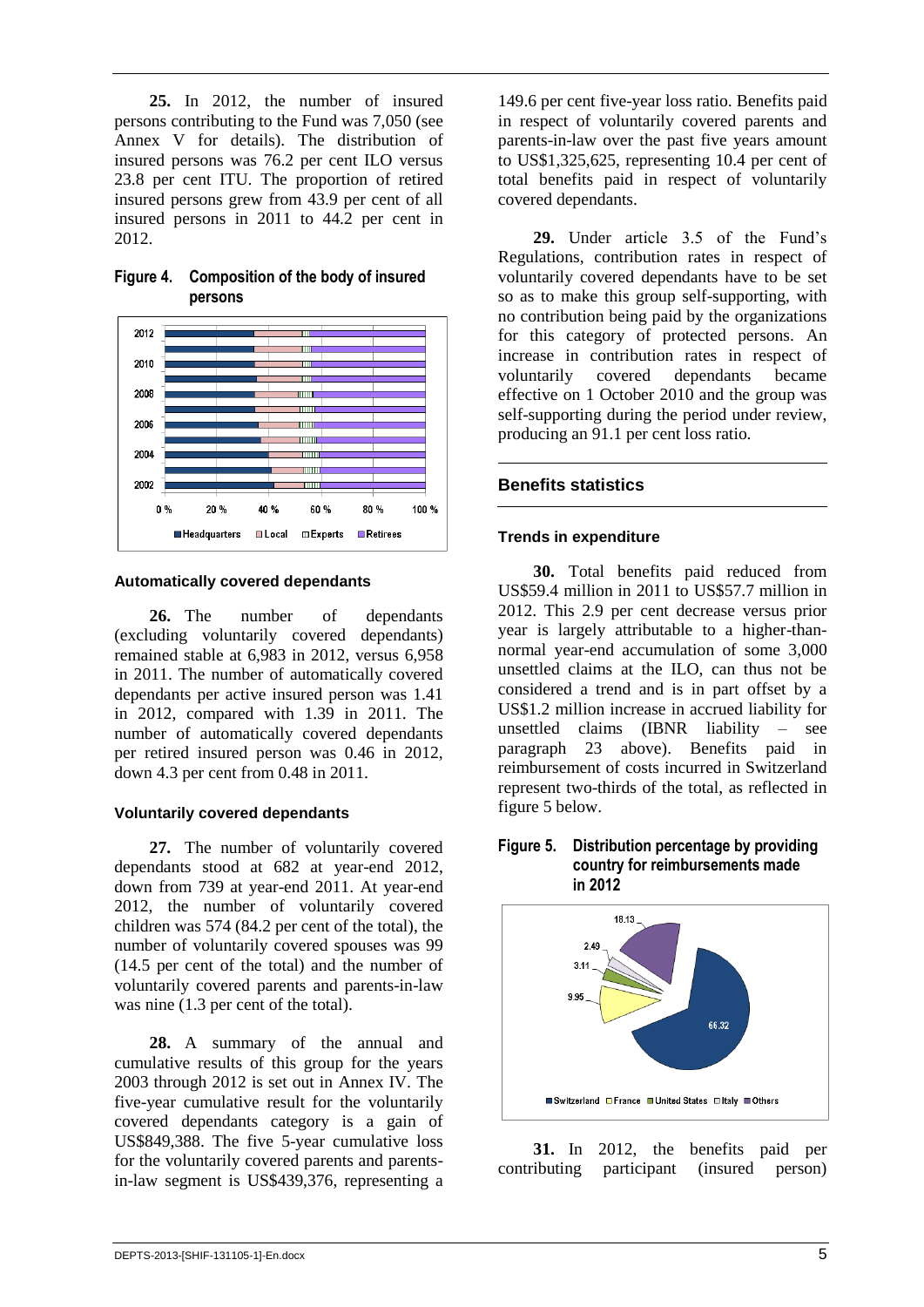amounted to US\$7,811, down from US\$8,111 in 2011. These figures do not include benefits paid in respect of persons covered under article 1.6 ("Voluntarily covered dependants") of the SHIF Regulations. Benefits paid per person protected by the Fund (excluding voluntarily covered dependants) in 2012 amounted to US\$3,924, compared with US\$4,074 in 2011. During the period under review, the yearly variance in benefits paid per insured person averaged minus 3.70 per cent. It must be noted that the expenditure variance recorded in 2012 has been positively impacted by the relative recovery, compared with 2011, of the US dollar versus a large number of expenditure currencies.

**32.** The overall loss ratio for the period under review was 94.2 per cent, level with 2011. This loss ratio does not take into account contributions received and benefits paid in respect of persons covered under article 1.6 ("Voluntarily covered dependants") of the SHIF Regulations. The 2012 loss ratios per category of insured persons were 57.7 per cent (active staff category) and 139.6 per cent (retiree category). The 2011 loss ratios for the active staff and retiree categories were 58.3 per cent and 140.5 per cent, respectively.

**33.** In the year under review, medical care provided in hospitals constituted the single largest item of expenditure, accounting for 36.8 per cent of the 2012 total. Doctor's services and medication constituted the second and third largest items of expenditure, respectively accounting for 12.2 and 11.2 per cent of the year total, while dental care and nursing care accounted respectively for 8.3 and 9.5 per cent of the total. Expenditure in respect of nursing care has continued to trend upwards (up from 7.1 per cent of the 2008 yearly total and from 8.5 of the 2011 total).

**34.** Benefit expenditure is detailed in Annex VI. Figure 6 shows the relative benefit volumes in each of the three major categories of expenditure (in-patient care, out-patient care and dental care). In-patient care accounted for 53.7 per cent of the 2012 total claim volume and out-patient care for 33.6 per cent of the total claim volume As in 2011, the benefit volume associated with in-patient care as a percentage of the total benefit volume did not increase in 2012 (decreased from 54.2 per cent of the 2011 total claim volume).

**35.** The **in-patient category** comprises the benefits for all types of institutional care. This relates in particular to hospitalization for treatment, examination or diagnosis, nursing care, post-operative convalescence and cures, including accommodation and medical care.

**36.** The **out-patient category** comprises doctors' fees, psychiatry and psychoanalysis, medical imagery, laboratory tests, prescribed medications and physiotherapy.

**Figure 6. Relative benefit volumes per major category of expenditure** (% of total)



## **Supplementary benefits**

**37.** Pursuant to article 2.5 of the SHIF Regulations, the Fund pays supplementary benefits where approved expenses in respect of an insured person and his/her dependants exceed a yearly US dollar threshold proportional to the income of each insured person, in accordance with paragraph 1 of article 2.5.3 ("Supplementary benefits") of the Fund's Administrative Rules. The amount of supplementary benefits paid over the period under review was US\$4,087,361 versus US\$4,353,597 in 2011. Supplementary benefit expenditure represented 7.1 per cent of total benefits paid in 2012, compared with 7.4 per cent in 2011.

**38.** Supplementary benefits were received by 662 insured persons in 2012 versus 753 insured persons in 2011. In 2012, 85.8 per cent of supplementary benefits were paid to insured persons who are retirees versus 83.6 per cent in 2011.

#### **Maximum annual liability and large claims**

**39.** At year-end 2012, 1,596 families had submitted claims with approved medical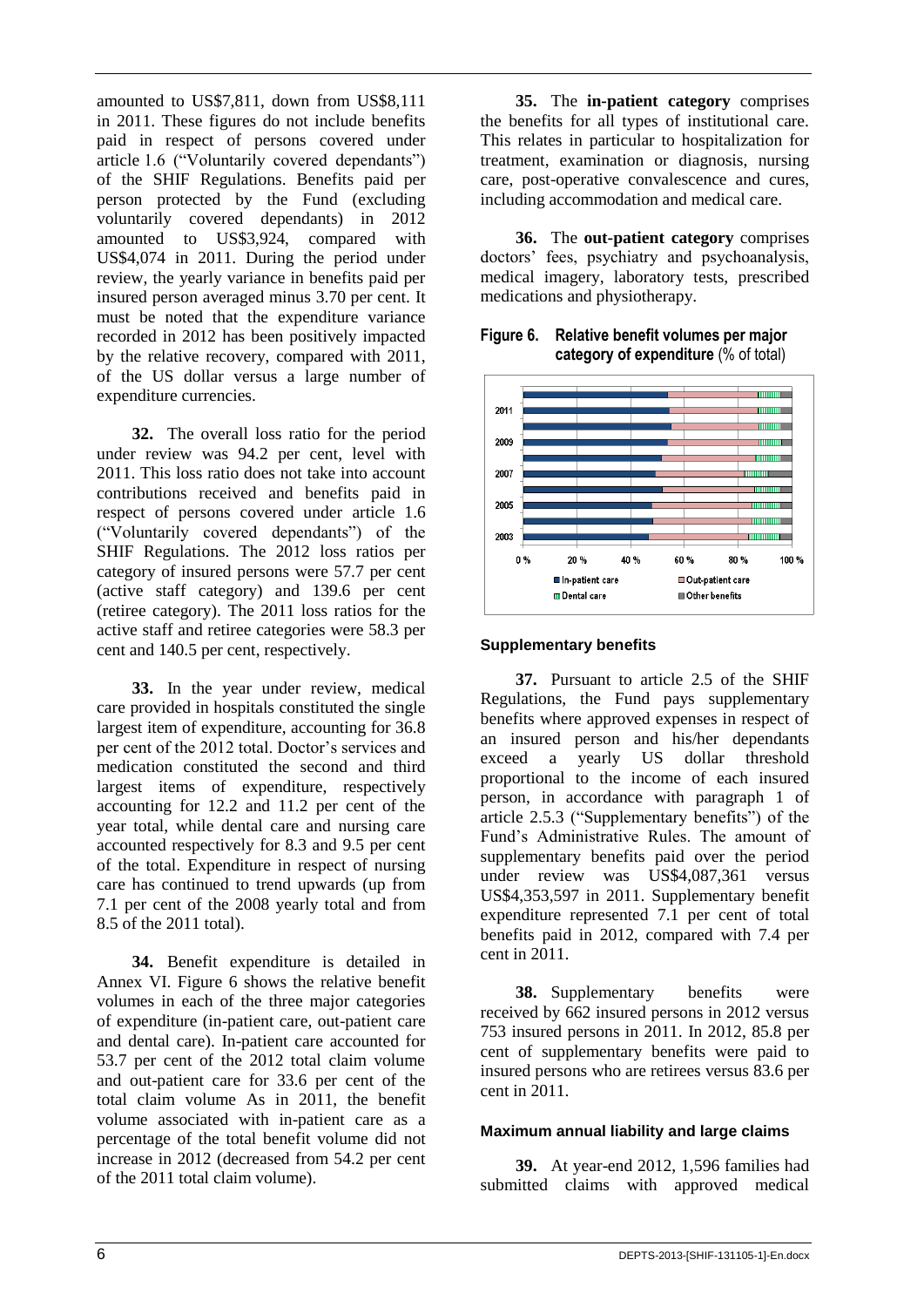expenses totalling US\$10,000 or over, compared with 1,580 families at year-end 2011. Of these, 60 families had submitted claims with approved medical expenses equal to, or in excess of, US\$100,000, compared with 75 in 2011.

**40.** In 2012, the Fund's maximum annual liability per family remained set at US\$150,000. With the approval of the Management Committee, this maximum annual liability was exceeded in 22 cases.

# **Administration**

**41. External audit** – The Auditor General of Canada and the Swiss Federal Audit Office jointly carried out an audit of the Fund's 2012 financial year accounts, as part of the overall audits of the ILO and ITU financial statements. The objective of this audit work was for the External Auditors "to verify that the contributions were accurate and complete, that the claims paid were accurate and valid, that the estimate relating to the claims incurred but not received was properly estimated and that the SHIF Guarantee Fund was in compliance with the respective authority". Pursuant to article 4.14 of the SHIF Regulations, a report of their findings has been presented by the joint External Auditors to the SHIF Management Committee.

**42. Claims settlement** – The period under review ended with an unsettled (regardless of cause) claim balance of 5.6 per cent of the total number of claims submitted for reimbursement. The Fund's claims adjusters processed 54,902 claims (ILO, ITU and ILO– ITC Turin combined) versus 53,361 claims in 2011. A total of 174,606 invoices were examined in 2012 versus 182,589 in 2011. Claims settled at the ILO represented 76.9 per cent of the total. Claims settled at the ITU represented 23.1 per cent of the total.

**43. Election to the Fund's Management Committee of members representing the insured persons for the period 2012–14** – As reported in the 2011 Report on the operations of the Fund, to conform with the Rules for elections set out in Appendix II of the SHIF Regulations, elections were held of SHIF Management Committee members representing the insured persons.

Although the election of the members representing the insured persons of the ITU was successfully completed, the electoral officers interrupted the election process at the ILO, pursuant to the provisions of paragraphs 5 and 16 of the Rules for elections. As a result, the process was only completed during the period under review. And, pursuant to the provisions of paragraph 23 of the Rules for elections, the outgoing Management Committee members representing the insured persons of the ILO remained in office for an additional five-month period.

The persons elected as members of the SHIF Management Committee representing the insured persons of the ILO for the period 2012–14 are:

- Ms Chantal Amine (titular member);
- Mr Sylvain Delaprison (titular member);
- Mr Gérald Weder (titular member);
- Ms Mireille Ecuvillon (substitute member);
- Ms Marie Kathleen Maguire (substitute member);
- Ms Cherry Thompson-Senior (substitute member).

The SHIF Management Committee membership of these persons became effective 1 June 2012 and will cease on 31 December 2014.

**44. Main activities of the Management Committee** – The work of the Management Committee was disrupted by the interruption of the election process at the ILO (see paragraph 43 above). During the period 1 January 2012 to 31 May 2012, Management Committee decisions were limited to those related to day-to-day matters.

The Management Committee met six times in 2012. It monitored the functioning of the Secretariat and the Fund's financial situation. The following issues are highlighted in view of their importance:

Sanctions in the event of fraud: The Management Committee noted the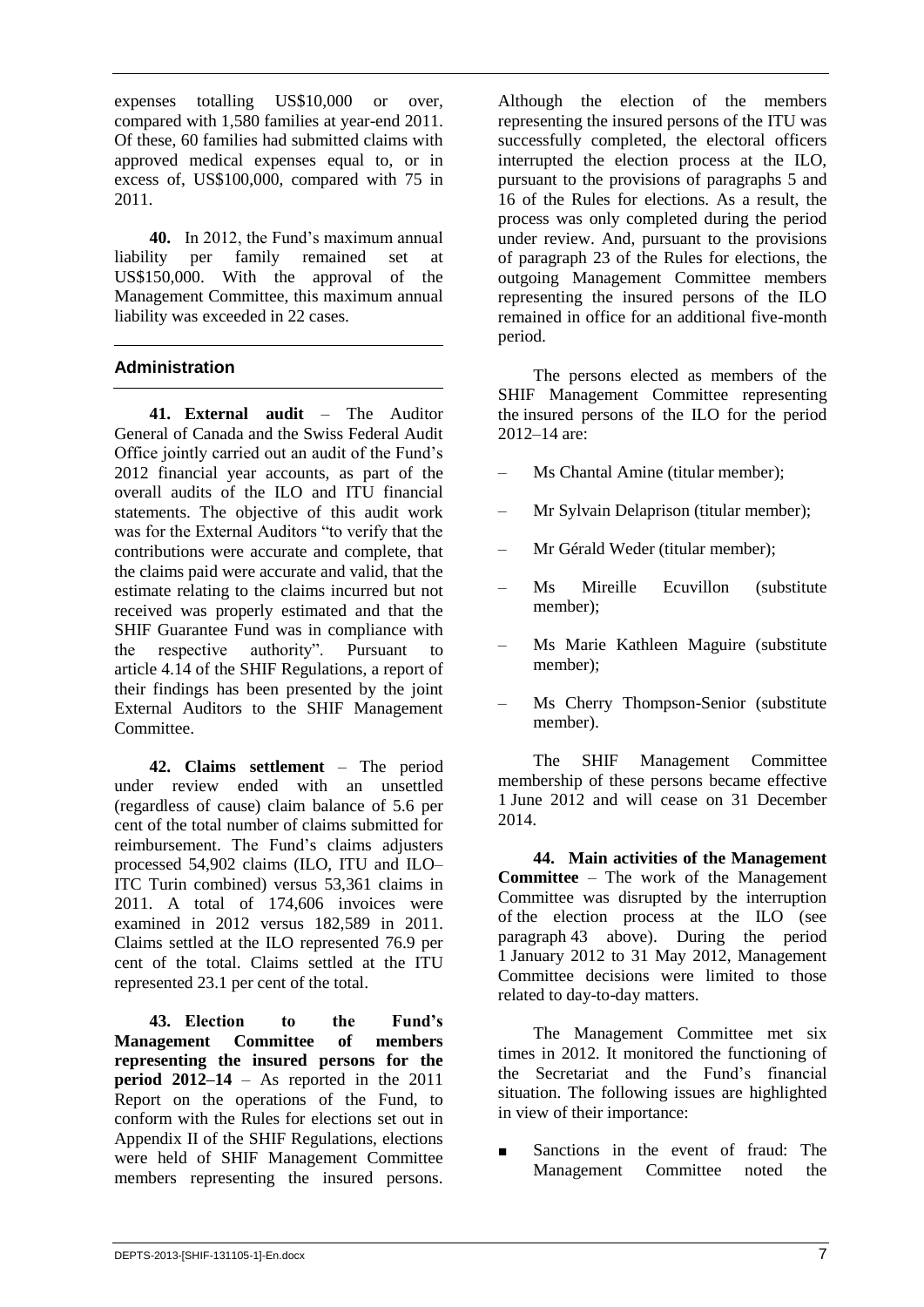Executive Secretary's concern regarding the absence, in the SHIF Regulations, of a provision for exclusion from the Fund in cases of fraud committed by insured persons who are not active staff members (e.g. retired officials). This translates into a de facto difference of treatment between active staff members and former officials: in the event of fraud, active staff members risk separation from their organization, which in turn results in termination of SHIF coverage.

The Management Committee decided that a new provision should be proposed, for inclusion in the SHIF Regulations, governing sanctions in cases of fraud. Sanctions should be progressive in severity and possibly culminate in exclusion from the Fund.

■ **Delegation of authority to the SHIF Standing Subcommittee:** The Management Committee noted duplication of effort in its own work and that of the Standing Subcommittee. To improve efficiency and effectiveness, pursuant to article 4.7, paragraph 2 and article 4.11, paragraph 1(a) of the SHIF Regulations, the Management Committee decided to delegate to the Standing Subcommittee the authority to take decisions under the following provisions, subject to re-<br>examination by the Management examination by the Management Committee in the event of appeal by the insured person:

# *SHIF Regulations:*

- Article 1.6 ("Voluntarily covered dependants"), paragraph 3;
- Article 2.4 ("Exclusion or limitation of liability for the payment of benefits"), paragraph 2;
- Article 2.11 ("Forfeiture and suspension of benefits");
- Article 2.12 ("Right of pre-emption for the Fund of appliances no longer needed");
- Schedule of Benefits Code 4 ("Dental care":
- Schedule of Benefits Code 5.3 ("Prosthetic appliances");
- Schedule of Benefits Code 5.4 ("Wheelchairs and similar equipment");
- Schedule of Benefits Code 5.5 ("Other appliances").

*SHIF Administrative Rules:*

- Chapter VI, Code 5.1 ("Optical appliances"), paragraph 5.
- **Composition of the SHIF Standing Subcommittee:** The Management Committee decided on the following composition of the Standing Subcommittee for 2012:
	- representing the insured persons: Ms C. Amine (Chair), Ms M.K. Maguire, Mr M. Rolland;
	- representing the executive heads: Ms M. Wilson (Vice-Chair), Mr J. Llobera-Serra, Mr T. Geckeler.
- **Authority of the Executive Secretary in respect of the Fund's maximum liability:** The Management Committee noted the Executive Secretary's concern that the US\$150,000 maximum liability stated in article 2.6 ("Maximum liability"), paragraph 1, of the SHIF Regulations was no longer adequate, in view of rising healthcare costs and exchange rate fluctuations, and decided to delegate to the Executive Secretary authority to allow payments of benefits in excess of the US\$150,000 limit in exceptional circumstances. The Management Committee decided to set at US\$600,000 the Executive Secretary's authority in respect of the Fund's liability, with no change, however, to the maximum liability stated in article 2.6.
- **Contribution base rate adjustment for the 2014–17 period:** The Management Committee examined the Executive Secretary's financial projections and recommendations relative to the 2014–17 insurance period, with in mind the objective of a Guarantee Fund balance at midpoint at year-end 2017.

While requesting that an actuarial study be carried out to confirm the projections provided by the SHIF Secretariat, the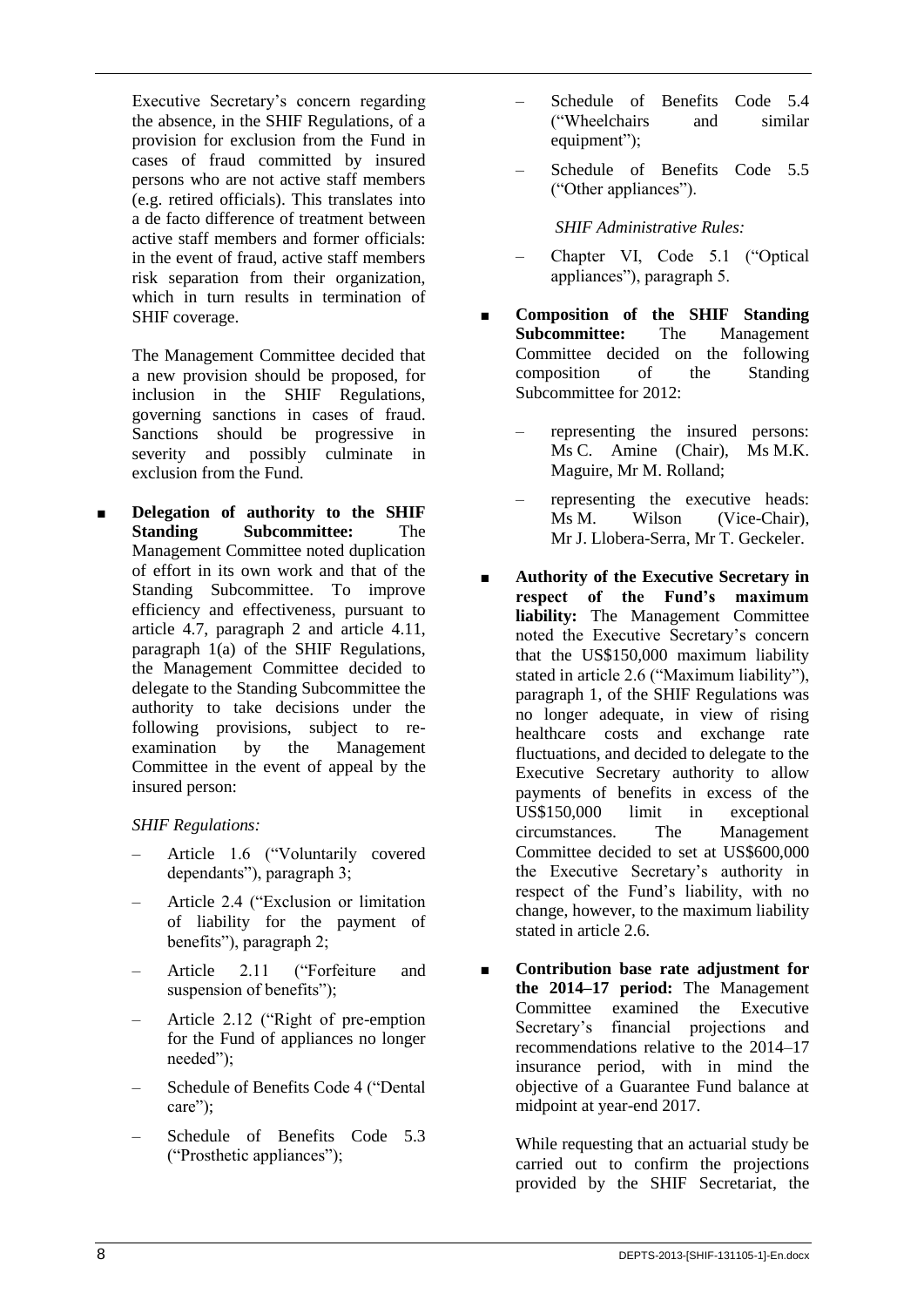Management Committee stated its support for an increase in the SHIF contribution base rate of up to 3.91 per cent of remuneration or pension. (This Management Committee position does not affect persons insured under article 1.6 ("Voluntarily covered dependants") of the SHIF Regulations.)

For the record, the Management Committee emphasized that any actual increase in the SHIF contribution base rate could only become effective following full consultation of the executive heads of the ILO and the ITU, the governing bodies and the insured persons.

Chantal Amine Chairperson

Geneva, 30 October 2013

## **45. Activities of the Standing Subcommittee:**

- **Special cases:** Special cases correspond to situations which require interpretation of the Regulations and Administrative Rules, or which call for exceptions thereto, in accordance with articles 1.7 or 2.2(3) of the SHIF Regulations. They are examined by the Standing Subcommittee, which reports to the Management Committee. The Standing Subcommittee examined 30 special cases in 2012.
- **Fraud:** One fraudulent insurance claim was detected during the period under review.

Clifford Kunstler Executive Secretary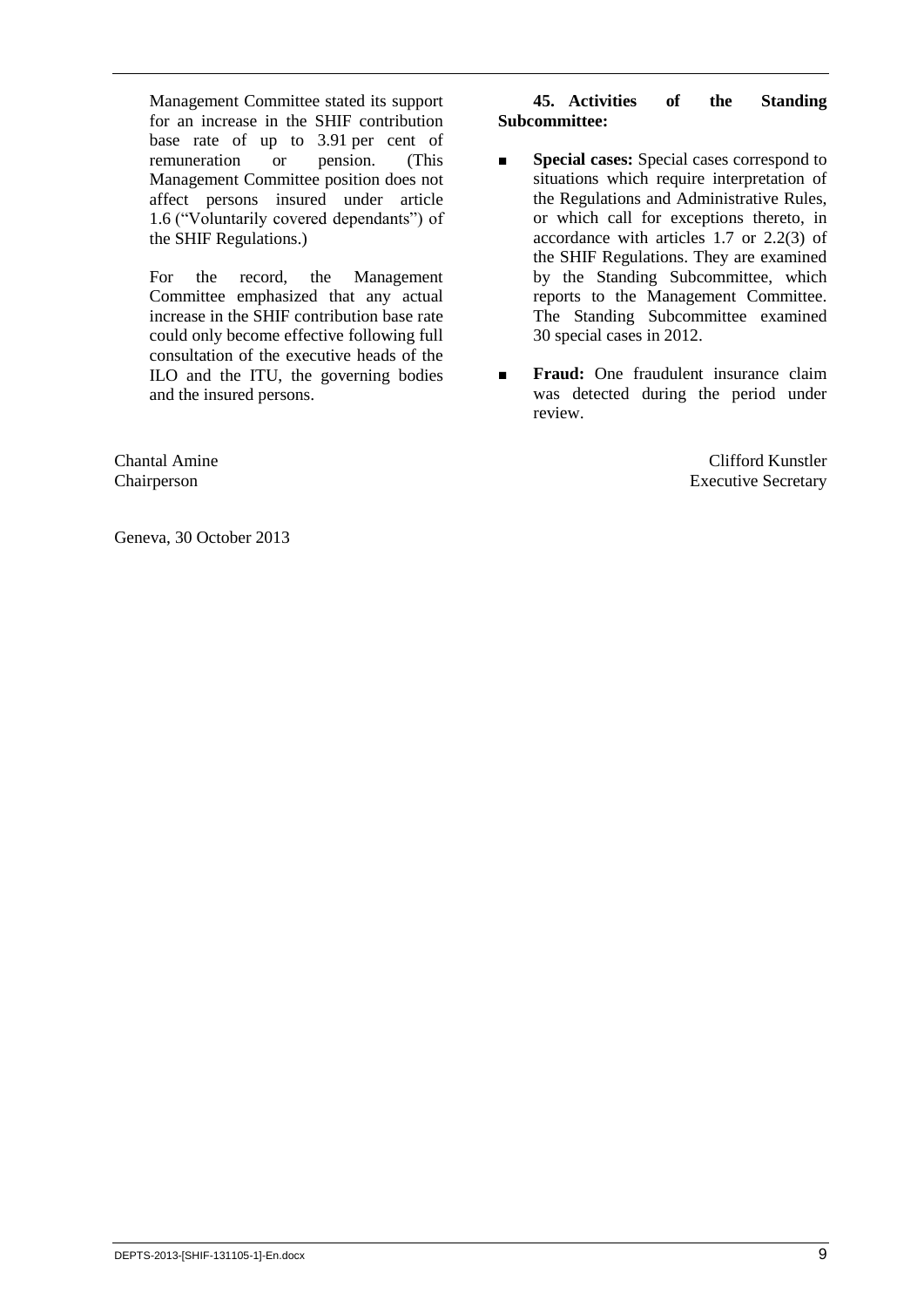#### **Annex I**

#### **ILO–ITU Staff Health Insurance Fund Assets and Liabilities Statement as at 31 December 2012 (in US dollars)**

| ASSETS                               |                                                                                | <b>ILO</b>              | <b>ITU</b>            | <b>Total 2012</b>       | <b>Total 2011</b>      |
|--------------------------------------|--------------------------------------------------------------------------------|-------------------------|-----------------------|-------------------------|------------------------|
| 1. Cash                              | Term deposits                                                                  |                         |                       |                         |                        |
| 2. Debtors                           | Advances and other accounts receivable<br>Other debtors                        | 842 031<br>17 451 877   | 3 4 7 5<br>(219 718)  | 845 506<br>17 232 159   | 467 623<br>14 117 096  |
|                                      | <b>3. Investments</b> Held with Aberdeen Asset Management<br>Derivative assets | 47 536 557<br>1 129 380 | 11 512 843<br>162 521 | 59 049 400<br>1 291 901 | 57 421 123<br>(643117) |
| 4. Other                             | Accrued investment income                                                      | 367 102                 | 104 564               | 471 666                 | 445 196                |
|                                      | <b>TOTAL</b>                                                                   | 67 326 947              | 11 563 685            | 78 890 632              | 71 807 921             |
| <b>LIABILITIES</b>                   |                                                                                |                         |                       |                         |                        |
| 1. Creditors                         | Prepaid contributions<br>Other creditors                                       | 558 894<br>41 529       | 6 0 83                | 558 894<br>47 612       | 585 848<br>39 513      |
|                                      | 2. Accrued liability for unsettled claims                                      | 12 425 000              | 5 075 000             | 17 500 000              | 16 300 000             |
|                                      | <b>TOTAL</b>                                                                   | 13 025 423              | 5 081 083             | 18 106 506              | 16 925 361             |
|                                      | <b>EXCESS OF ASSETS OVER LIABILITIES</b>                                       | 54 301 524              | 6 482 602             | 60 784 126              | 54 882 560             |
| <b>SHIF Guarantee Fund</b>           |                                                                                |                         |                       |                         |                        |
|                                      | Balance brought forward from previous year                                     | 48 541 261              | 6 984 416             | 55 525 677              | 46 704 012             |
| Total surplus/(deficit) for the year |                                                                                | 4 630 883               | (664 335)             | 3 966 548               | 8 8 21 6 6 5           |
| <b>Guarantee Fund Balance</b>        |                                                                                | 53 172 144              | 6 320 081             | 59 492 225              | 55 525 677             |
| <b>Reserve for Derivatives</b>       |                                                                                |                         |                       |                         |                        |
|                                      | Balance brought forward from previous year                                     | (556 811)               | (86 306)              | (643 117)               | 2 932 686              |
|                                      | Adjustment for derivative assets for the year                                  | 1686 191                | 248 827               | 1 935 018               | (3575803)              |
|                                      | <b>Reserve for Derivatives Balance</b>                                         | 1 129 380               | 162 521               | 1 291 901               | (643 117)              |
|                                      | <b>RESERVE AND FUND BALANCE at 31 December</b>                                 | 54 301 524              | 6 482 602             | 60 784 126              | 54 882 560             |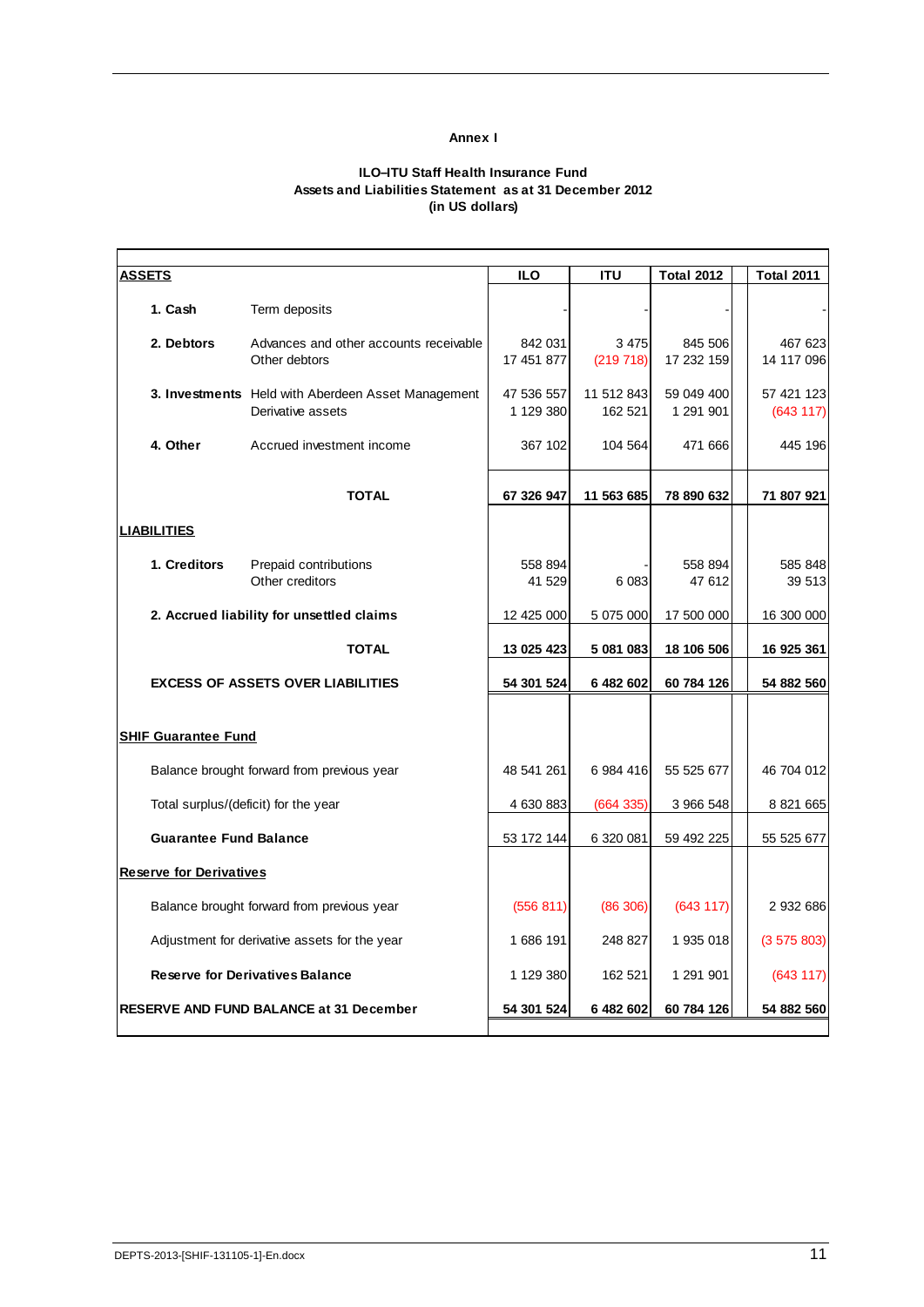#### **Annex II**

#### **ILO–ITU Staff Health Insurance Fund Income and Expenditure Statement for the year ended 31 December 2012 (in US dollars)**

| <b>OPERATING TRANSACTIONS</b>           |                                                     | <b>ILO</b> | <b>ITU</b> | <b>Total 2012</b> | <b>Total 2011</b> |
|-----------------------------------------|-----------------------------------------------------|------------|------------|-------------------|-------------------|
|                                         |                                                     |            |            |                   |                   |
| 1. Contributions                        | Active staff including experts                      | 12 028 126 | 4 250 457  | 16 278 583        | 16 882 912        |
| received                                | Active staff - Organizations                        | 11 929 876 | 4 180 113  | 16 109 989        | 16 753 000        |
|                                         | Retired/survivors                                   | 6 305 085  | 2 392 109  | 8 697 194         | 8 857 550         |
|                                         | Retired/survivors - Organizations                   | 12 610 170 | 4784808    | 17 394 978        | 17 715 022        |
|                                         | Voluntary                                           | 2 008 250  | 866 219    | 2 874 469         | 2 876 609         |
|                                         |                                                     |            |            |                   |                   |
|                                         | <b>TOTAL CONTRIBUTIONS</b>                          | 44 881 507 | 16 473 706 | 61 355 213        | 63 085 093        |
|                                         |                                                     |            |            |                   |                   |
|                                         |                                                     | 12 500 805 | 6 195 022  | 18 695 827        | 19 621 450        |
| 2. Benefits paid                        | Active staff including experts                      |            |            |                   |                   |
|                                         | Retired/survivors                                   | 26 525 325 | 9 895 972  | 36 421 297        | 37 340 421        |
|                                         | Voluntary                                           | 1 814 951  | 804 357    | 2 619 308         | 2 443 676         |
|                                         | Less: Recoveries from third parties                 | (47 115)   |            | (47115)           |                   |
|                                         |                                                     |            |            |                   |                   |
|                                         | <b>TOTAL BENEFITS</b>                               | 40 793 966 | 16 895 351 | 57 689 317        | 59 405 547        |
|                                         |                                                     |            |            |                   |                   |
|                                         | 3. Net surplus/(deficit) in contributions income    |            |            |                   |                   |
| over benefits paid                      |                                                     | 4 087 541  | (421645)   | 3 665 896         | 3 679 546         |
|                                         |                                                     |            |            |                   |                   |
|                                         | 4. Increase/(decrease) in accrued liability for     |            |            |                   |                   |
| unsettled claims                        |                                                     | 852 000    | 348 000    | 1 200 000         |                   |
|                                         |                                                     |            |            |                   |                   |
| 5. Exchange gains/(losses)              |                                                     | (16069)    | (4 181)    | (20 250)          | 629               |
|                                         |                                                     |            |            |                   |                   |
| 6. Sundry expenses                      |                                                     | 120        |            | 120               | 924               |
|                                         |                                                     |            |            |                   |                   |
| 7. Net operating surplus/(deficit)      |                                                     | 3 219 352  | (773 826)  | 2 445 526         | 3 679 251         |
|                                         |                                                     |            |            |                   |                   |
|                                         |                                                     |            |            |                   |                   |
|                                         |                                                     |            |            |                   |                   |
| <b>INVESTMENT TRANSACTIONS</b>          |                                                     |            |            |                   |                   |
|                                         |                                                     |            |            |                   |                   |
| 8. Interest & other income received     |                                                     | 1 300 402  | 176 854    | 1 477 256         | 1 551 422         |
|                                         | 9. Capital gains/(losses) on investment sold        | 233 978    | 33 670     | 267 648           | (136 195)         |
|                                         | 10. Unrealized gains/(losses) on investment         | 357 407    | 51 432     | 408 839           | 897 380           |
|                                         | Sub-total                                           | 1891787    | 261 956    | 2 153 743         | 2 312 607         |
|                                         |                                                     |            |            |                   |                   |
| 11. Gains/(losses) on currency trading: |                                                     |            |            |                   |                   |
|                                         | On purchase and sales                               | 611 023    | 93 141     | 704 164           | 2 393 184         |
|                                         | Sub-total                                           | 611 023    | 93 141     | 704 164           | 2 393 184         |
|                                         |                                                     |            |            |                   |                   |
|                                         | <b>Total investment income</b>                      | 2 502 810  | 355 097    | 2 857 907         | 4 705 791         |
|                                         |                                                     |            |            |                   |                   |
| 12. Expenditure:                        |                                                     |            |            |                   |                   |
|                                         | Investment management fees                          | 152 699    | 25 4 54    | 178 153           | 170 419           |
|                                         | <b>Total investment expenditure</b>                 | 152 699    | 25 4 54    | 178 153           | 170 419           |
|                                         |                                                     |            |            |                   |                   |
|                                         |                                                     |            |            |                   |                   |
| 13. Net income/(loss) on investments    |                                                     | 2 350 111  | 329 643    | 2 679 754         | 4 535 372         |
|                                         |                                                     |            |            |                   |                   |
| 14. Net surplus/(deficit)               |                                                     | 5 569 463  | (444 183)  | 5 125 280         | 8 214 623         |
|                                         |                                                     |            |            |                   |                   |
|                                         | 15. Revaluation gain/(loss) on assets & liabilities | (938 580)  | (220 152)  | (1158732)         | 607 042           |
|                                         |                                                     |            |            |                   |                   |
|                                         |                                                     |            |            |                   |                   |
|                                         | NET RESULT FOR THE YEAR                             | 4 630 883  | (664 335)  | 3 966 548         | 8 821 665         |
|                                         |                                                     |            |            |                   |                   |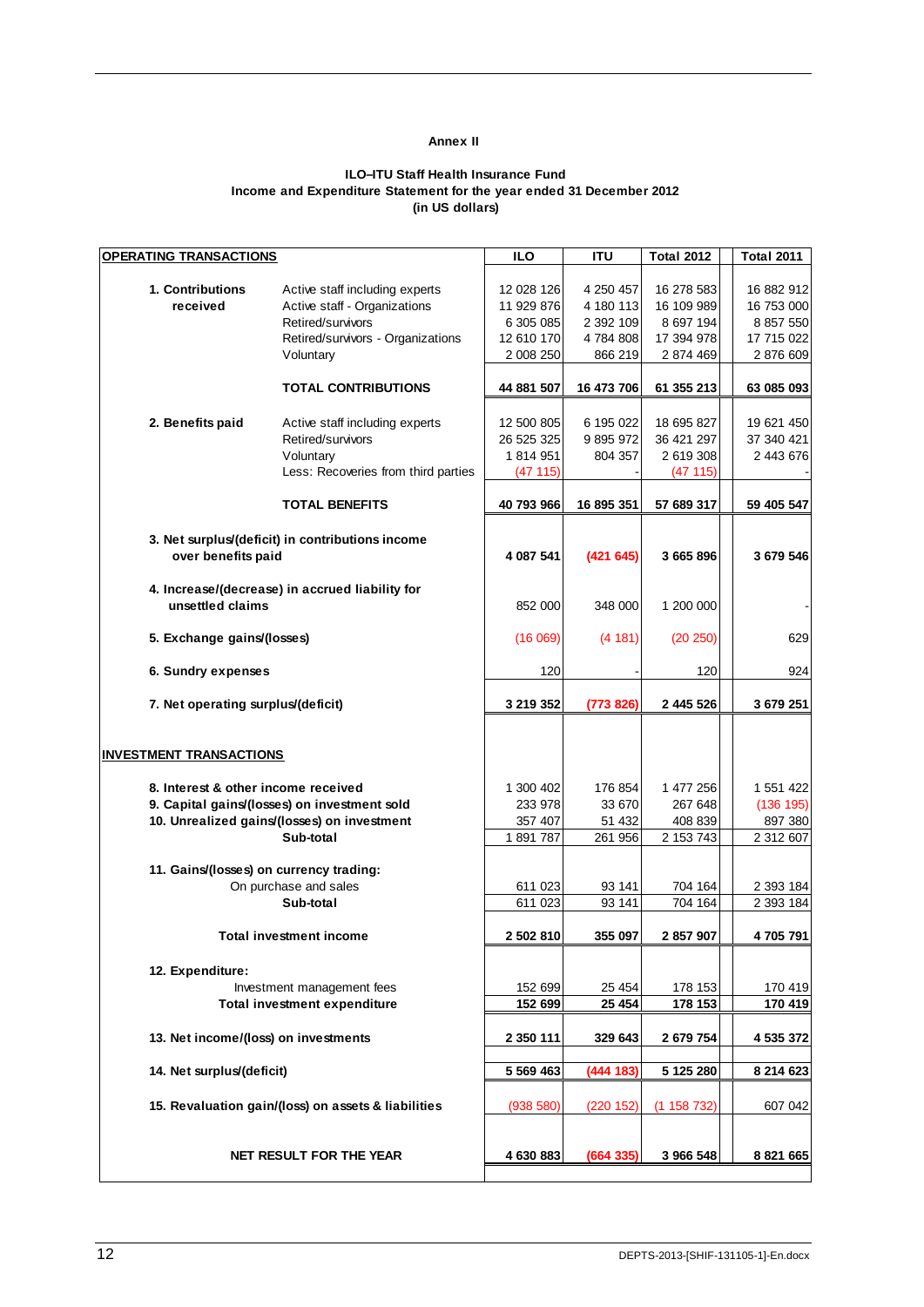# **Annex III**

# **Guarantee Fund 2003–12** (in US dollars)

| <b>Accounts vear</b>                               | 2003       | 2004       | 2005       | 2006                  | 2007       | 2008       | 2009 | 2010                                        | 2011 | 2012       |
|----------------------------------------------------|------------|------------|------------|-----------------------|------------|------------|------|---------------------------------------------|------|------------|
| <b>Guarantee Fund</b>                              | 36 157 195 | 39 148 470 |            | 28 096 763 29 539 253 | 27 961 919 | 32 721 349 |      | 41 419 267 46 704 012 55 525 681 59 492 225 |      |            |
| Benefit expenditure                                | 31 040 332 | 35 907 731 | 36 260 292 | 40 111 730            | 42 560 551 | 45 885 414 |      | 46 919 078 51 513 157 59 405 545 57 689 317 |      |            |
| Minimum level                                      | 12 823 504 | 15 172 027 |            | 17 201 393 18 713 292 | 19 822 095 | 21 426 283 |      | 22 560 841 24 052 942 26 306 297            |      | 28 101 337 |
| Maximum level                                      | 38 470 522 | 45 516 082 |            | 51 604 178 56 139 876 | 59 466 286 | 64 278 848 |      | 67 682 523 72 158 825 78 918 890 84 304 010 |      |            |
| Ratio: actual level/maximum level                  | 0.93       | 0.86       | 0.54       | 0.53                  | 0.47       | 0.51       | 0.61 | 0.65                                        | 0.70 | 0.71       |
| Swiss franc to US dollar exchange rate at year-end | 1.30       | 1.14       | 1.31       | 1.21                  | 1.12       | 1.19       | 1.00 | 0.97                                        | 0.92 | 0.93       |

13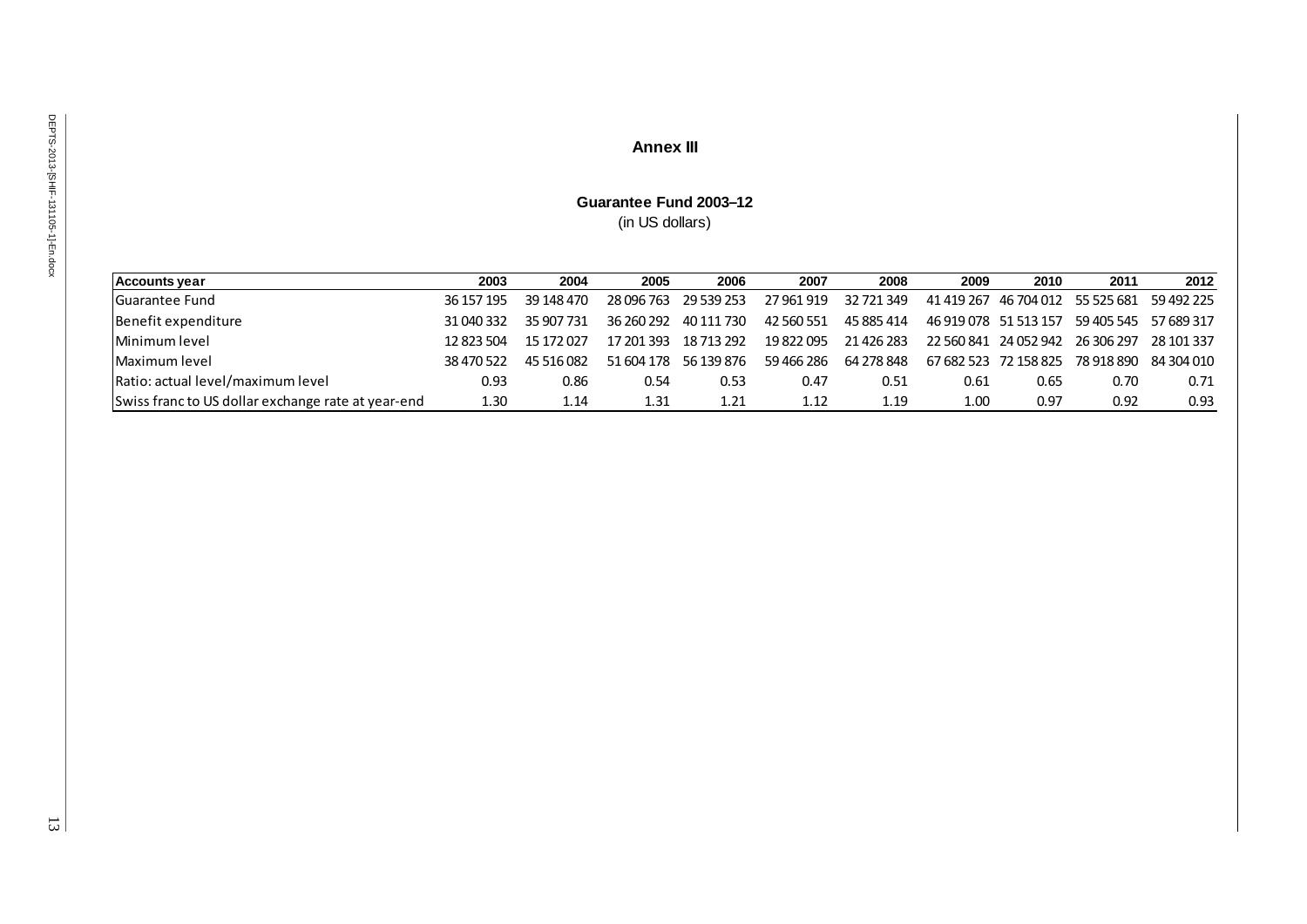## **Annex IV**

## **Voluntarily covered dependants (VCD): Summary of annual and cumulative results 2003–12**

| Year | <b>Number</b><br>of dependants<br>covered | <b>Contributions</b><br>received<br>(US dollars) | <b>Benefits</b><br>paid<br>(US dollars) | Operational<br>balance<br>(US dollars) | <b>Cumulative</b><br>result<br>(US dollars) | <b>Benefit paid</b><br>per US dollar<br>contributed |
|------|-------------------------------------------|--------------------------------------------------|-----------------------------------------|----------------------------------------|---------------------------------------------|-----------------------------------------------------|
| 2003 | 736                                       | 1415079                                          | 1702492                                 | $-287413$                              | $-287413$                                   | 1.20                                                |
| 2004 | 740                                       | 1 704 414                                        | 1856579                                 | $-152165$                              | $-439578$                                   | 1.08                                                |
| 2005 | 704                                       | 2034409                                          | 2 000 673                               | 33736                                  | $-405842$                                   | 0.98                                                |
| 2006 | 666                                       | 2061438                                          | 2035428                                 | 26 010                                 | $-379832$                                   | 0.99                                                |
| 2007 | 660                                       | 2072721                                          | 2 143 277                               | $-70.556$                              | $-450388$                                   | 1.03                                                |
| 2008 | 654                                       | 2 195 825                                        | 2 510 305                               | $-314480$                              | $-764868$                                   | 1.14                                                |
| 2009 | 647                                       | 2 439 505                                        | 2 244 602                               | 194 903                                | $-569965$                                   | 0.92                                                |
| 2010 | 672                                       | 2 7 2 0 5 8 3                                    | 2 424 434                               | 296 149                                | $-273816$                                   | 0.89                                                |
| 2011 | 739                                       | 2861830                                          | 2 443 675                               | 418 155                                | 144 339                                     | 0.85                                                |
| 2012 | 682                                       | 2874469                                          | 2 619 308                               | 255 161                                | 399 500                                     | 0.91                                                |
|      | <b>TOTAL</b>                              | 22 380 273                                       | 21 980 773                              |                                        |                                             |                                                     |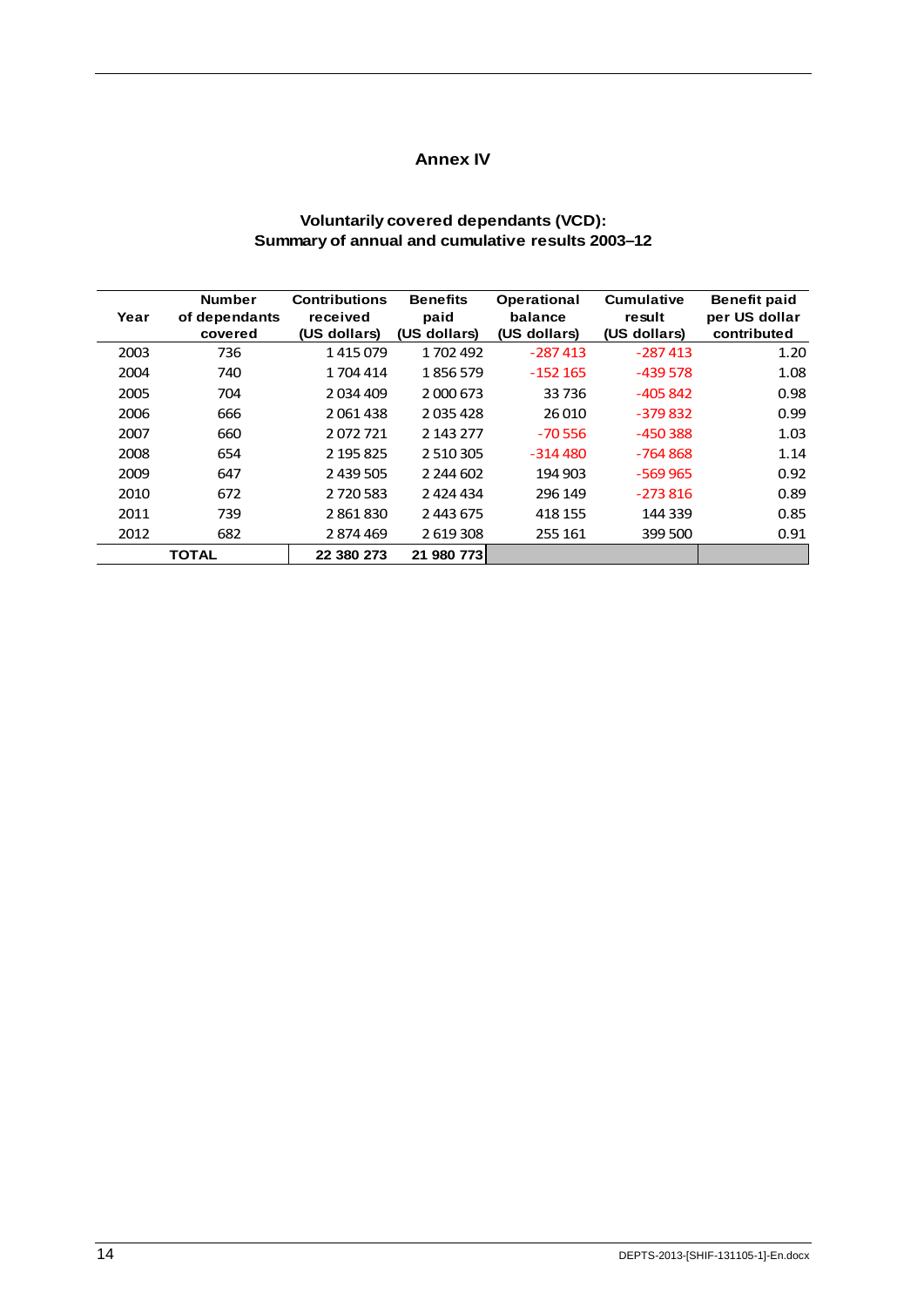#### **Annex V**

**Membership of the Fund 2003–12** (voluntarily covered dependants excluded)

| Category                                    |      |      |      |           | <b>Paying members</b>         |      |      |      |           |           | <b>Dependants</b> |      |                |      |      |                |      |      |           | <b>Total insured persons</b> |      |      |      |      |      |                                           |      |                   |             |           |
|---------------------------------------------|------|------|------|-----------|-------------------------------|------|------|------|-----------|-----------|-------------------|------|----------------|------|------|----------------|------|------|-----------|------------------------------|------|------|------|------|------|-------------------------------------------|------|-------------------|-------------|-----------|
| Year's average                              | 2003 | 2004 | 2005 | 2006      | 2007                          | 2008 | 2009 |      | 2010 2011 | 2012      | 2003              | 2004 | 2005           | 2006 | 2007 | 2008           | 2009 | 2010 | 2011      | 2012                         | 2003 | 2004 | 2005 | 2006 | 2007 | 2008                                      | 2009 | 2010              |             | 2011 2012 |
| ILO                                         |      |      |      |           |                               |      |      |      |           |           |                   |      |                |      |      |                |      |      |           |                              |      |      |      |      |      |                                           |      |                   |             |           |
| Headquarters and<br>Field project personnel | 1959 | 2047 | 1882 | 1828      | 1827                          | 1877 | 1857 | 1821 | 1826      | 1830      | 2378              | 2531 | 2344           | 2289 | 2285 | 2363           | 2368 | 2314 | 2317      | 2367                         | 4337 | 4578 | 4226 | 4117 | 4112 | 4240                                      | 4225 | 4135              |             | 4143 4197 |
| <b>External offices</b>                     | 733  | 804  | 957  | 1027      | 1143                          | 1128 | 1159 | 1258 | 1286      | 1268      | 1217              | 1305 | 1595           | 1635 | 1833 | 1964           | 1955 | 2108 | 2070      | 2077                         | 1950 | 2109 | 2552 | 2662 | 2976 | 3092                                      | 3114 | 3366              |             | 3356 3345 |
| Former officials and<br>survivors           | 1835 | 1886 | 1963 | 2025      | 2060                          | 2143 | 2180 | 2232 | 2255      | 2274      | 994               | 993  | 989            | 1031 | 1048 | 1083           | 1098 | 1096 | 1100      | 1073                         | 2829 | 2879 | 2952 | 3056 | 3108 | 3226                                      | 3278 | 3328              | 3355 3347   |           |
| <b>TOTAL</b>                                | 4527 | 4737 | 4802 | 4880      | 5030                          | 5148 | 5196 | 5311 | 5367      | 5372      | 4589              | 4829 | 4928           | 4955 | 5166 | 5410           | 5421 | 5518 | 5487      | 5517                         | 9116 | 9566 | 9730 |      |      | 9835 10196 10558 10617                    |      | 10829             | 10854 10889 |           |
| <b>ITU</b>                                  |      |      |      |           |                               |      |      |      |           |           |                   |      |                |      |      |                |      |      |           |                              |      |      |      |      |      |                                           |      |                   |             |           |
| Headquarters and<br>Field project personnel | 897  | 827  | 842  | 811       | 799                           | 796  | 800  | 799  | 796       | 797       | 1092              | 1005 | 1027           | 1000 | 994  | 1030           | 1046 | 1048 | 1049      | 1038                         | 1989 | 1832 | 1869 | 1811 | 1793 | 1826                                      | 1846 | 1847              | 1845        | 1835      |
| <b>External offices</b>                     | 19   | 20   | 18   | 25        | 27                            | 29   | 28   | 27   | 33        | 37        | 26                | 24   | 25             | 41   | 43   | 45             | 38   | 37   | 52        | 61                           | 45   | 44   | 43   | 66   | 70   | 74                                        | 66   | 64                | 85          | 98        |
| Former officials and<br>survivors           | 613  | 654  | 689  | 714       | 736                           | 749  | 787  | 802  | 827       | 844       | 322               | 346  | 350            | 356  | 357  | 347            | 353  | 357  | 370       | 367                          | 935  | 1000 | 1039 | 1070 | 1093 | 1096                                      | 1140 | 1159              | 1197        | 1211      |
| <b>TOTAL</b>                                | 1529 | 1501 | 1549 |           | 1550 1562 1574 1615 1628 1656 |      |      |      |           | 1678      |                   |      | 1440 1375 1402 | 1397 |      | 1394 1422 1437 |      |      | 1442 1471 | 1466                         | 2969 | 2876 | 2951 | 2947 | 2956 | 2996                                      | 3052 | 3070              |             | 3127 3144 |
| ILO-ITU                                     |      |      |      |           |                               |      |      |      |           |           |                   |      |                |      |      |                |      |      |           |                              |      |      |      |      |      |                                           |      |                   |             |           |
| Headquarters and<br>Field project personnel | 2856 | 2874 | 2724 | 2639      | 2626                          | 2673 | 2657 | 2620 | 2622      | 2627      | 3470              | 3536 | 3371           | 3289 | 3279 | 3393           | 3414 | 3362 | 3366      | 3405                         | 6326 | 6410 | 6095 | 5928 | 5905 | 6066                                      | 6071 | 5982              | 5988        | 6032      |
| <b>External offices</b>                     | 752  | 824  | 975  | 1052      | 1170                          | 1157 | 1187 | 1285 | 1319      | 1305      | 1243              | 1329 | 1620           | 1676 | 1876 | 2009           | 1993 | 2145 | 2122 2138 |                              | 1995 | 2153 | 2595 | 2728 | 3046 | 3166                                      | 3180 | 3430              | 3441        | 3443      |
| Former officials and<br>survivors           | 2448 | 2540 |      | 2652 2739 | 2796                          | 2892 | 2967 | 3034 |           | 3082 3118 | 1316              | 1339 | 1339           | 1387 | 1405 | 1430           | 1451 | 1453 | 1470      | 1440                         | 3764 | 3879 | 3991 | 4126 | 4201 | 4322                                      | 4418 | 4487              |             | 4552 4558 |
| <b>TOTAL</b>                                | 6056 | 6238 | 6351 | 6430      | 6592                          | 6722 | 6811 | 6939 | 7023      | 7050      | 6029              | 6204 | 6330           | 6352 | 6560 | 6832           | 6858 | 6960 | 6958      | 6983                         |      |      |      |      |      | 12085 12442 12681 12782 13152 13554 13669 |      | 13899 13981 14033 |             |           |